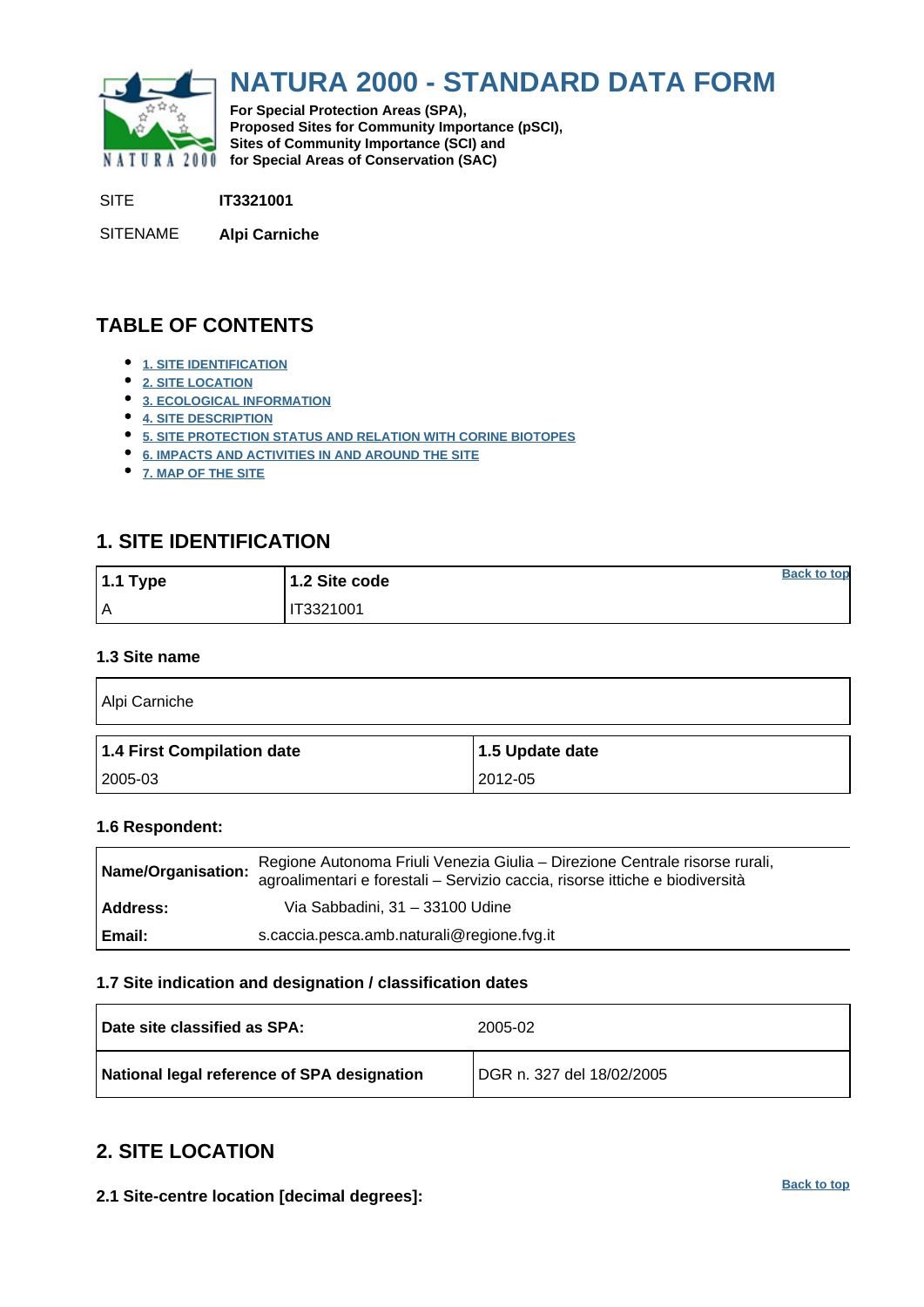| Longitude            | Latitude            |
|----------------------|---------------------|
| 13.4067              | 46.8642             |
| 2.2 Area [ha]:       | 2.3 Marine area [%] |
| 19500.0              | 0.0                 |
| 2.4 Sitelength [km]: |                     |

0.0

## **2.5 Administrative region code and name**

| <b>NUTS level 2 code</b> | <b>Region Name</b>    |
|--------------------------|-----------------------|
| I ITD4                   | Friuli-Venezia Giulia |

#### **2.6 Biogeographical Region(s)**

Alpine (100.0

## <span id="page-1-0"></span>**3. ECOLOGICAL INFORMATION**

## **3.1 Habitat types present on the site and assessment for them**

**[Back to top](#page-0-0)**

|                   | <b>Annex I Habitat types</b><br><b>Cover</b><br>Cave<br><b>NP</b><br><b>PF</b><br>[ha]<br>[number]<br>1.95<br>G<br>G<br>1.95<br>G<br>0.15 |  |         |  |                        | <b>Site assessment</b> |                                   |                     |               |  |  |  |
|-------------------|-------------------------------------------------------------------------------------------------------------------------------------------|--|---------|--|------------------------|------------------------|-----------------------------------|---------------------|---------------|--|--|--|
| Code              |                                                                                                                                           |  |         |  | <b>Data</b><br>quality | <b>A B C D</b>         | A B C                             |                     |               |  |  |  |
|                   |                                                                                                                                           |  |         |  |                        | Representativity       | <b>Relative</b><br><b>Surface</b> | <b>Conservation</b> | <b>Global</b> |  |  |  |
| 3130B             |                                                                                                                                           |  |         |  |                        | B                      | $\mathsf C$                       | B                   | $\mathsf{C}$  |  |  |  |
| 3140 <sub>B</sub> |                                                                                                                                           |  |         |  |                        | $\mathsf C$            | $\mathsf C$                       | B                   | $\mathsf C$   |  |  |  |
| 3150B             |                                                                                                                                           |  |         |  |                        | D                      |                                   |                     |               |  |  |  |
| 3220 <sub>B</sub> |                                                                                                                                           |  | 31.78   |  | G                      | B                      | $\mathsf C$                       | B                   | B             |  |  |  |
| 3240 <sub>B</sub> |                                                                                                                                           |  | 0.97    |  | G                      | D                      |                                   |                     |               |  |  |  |
| 4060 <sub>B</sub> |                                                                                                                                           |  | 1690.65 |  | G                      | $\mathsf A$            | $\mathbf C$                       | A                   | A             |  |  |  |
| 4070 <sub>B</sub> |                                                                                                                                           |  | 760.5   |  | G                      | A                      | $\mathbf C$                       | A                   | A             |  |  |  |
| 6150B             |                                                                                                                                           |  | 902.85  |  | G                      | A                      | B                                 | B                   | B             |  |  |  |
| 6170 <sub>B</sub> |                                                                                                                                           |  | 1181.7  |  | G                      | $\mathsf A$            | $\mathsf C$                       | B                   | B             |  |  |  |
| 6230 <sub>B</sub> |                                                                                                                                           |  |         |  |                        |                        |                                   |                     |               |  |  |  |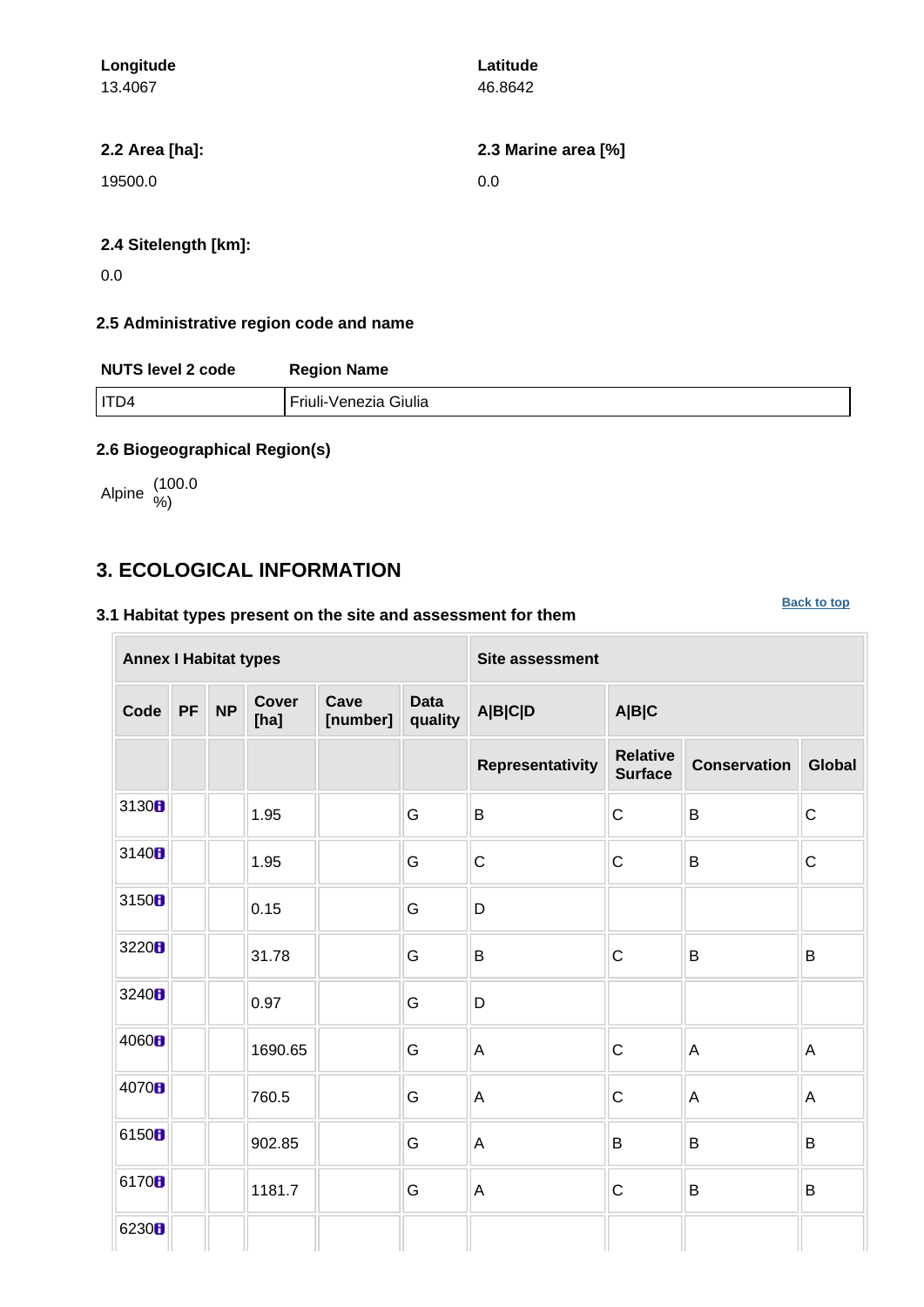|                   | 805.35 |    | G | B            | $\mathsf C$ | B            | $\sf B$     |
|-------------------|--------|----|---|--------------|-------------|--------------|-------------|
| 6430B             | 754.65 |    | G | A            | ${\bf C}$   | A            | A           |
| 6510 <sub>8</sub> | 87.75  |    | G | ${\bf C}$    | $\mathsf C$ | B            | $\mathsf C$ |
| 7110 <sub>8</sub> | 7.8    |    | G | $\mathbf C$  | $\mathsf C$ | B            | $\mathsf C$ |
| 7140 <sup>B</sup> | 20.86  |    | G | B            | ${\bf C}$   | A            | B           |
| 81108             | 154.05 |    | G | $\mathbf C$  | $\mathsf C$ | A            | B           |
| 8120 <sub>8</sub> | 563.53 |    | G | A            | ${\bf C}$   | A            | A           |
| 8130 <sub>8</sub> | 44.85  |    | G | $\mathsf{C}$ | $\mathsf C$ | A            | B           |
| 8210 <sub>8</sub> | 1134.9 |    | G | A            | $\mathsf C$ | A            | A           |
| 8220 <sub>8</sub> | 64.35  |    | G | ${\bf C}$    | $\mathsf C$ | A            | B           |
| 8310 <sub>8</sub> |        | 46 | G | B            | $\mathsf C$ | $\sf B$      | $\sf B$     |
| 9110B             | 497.25 |    | G | B            | $\mathsf C$ | B            | B           |
| 9130B             | 261.3  |    | G | $\mathbf C$  | $\mathsf C$ | $\sf B$      | B           |
| 9180H             | 16.96  |    | G | $\mathsf D$  |             |              |             |
| 91E0<br>8         | 25.35  |    | G | $\sf B$      | $\mathsf C$ | $\sf B$      | $\sf B$     |
| 91K0<br>8         | 1622.4 |    | G | $\sf B$      | $\mathsf C$ | $\sf B$      | B           |
| 9410B             | 2262.0 |    | G | $\mathsf{A}$ | $\sf B$     | B            | B           |
| 9420H             | 362.7  |    | G | $\mathsf{A}$ | $\mathsf C$ | $\mathsf A$  | A           |
| 9530B             | 148.2  |    | G | $\sf B$      | $\mathsf C$ | $\mathsf{A}$ | B           |

- **PF:** for the habitat types that can have a non-priority as well as a priority form (6210, 7130, 9430) enter "X" in the column PF to indicate the priority form.
- **NP:** in case that a habitat type no longer exists in the site enter: x (optional)
- **Cover:** decimal values can be entered
- **Caves:** for habitat types 8310, 8330 (caves) enter the number of caves if estimated surface is not available.
- **Data quality:** G = 'Good' (e.g. based on surveys); M = 'Moderate' (e.g. based on partial data with some extrapolation);  $P = 'Poor'$  (e.g. rough estimation)

#### **3.2 Species referred to in Article 4 of Directive 2009/147/EC and listed in Annex II of Directive 92/43/EEC and site evaluation for them**

| <b>Species</b> |                   | <b>Population in the site</b> | Site assessment |  |  |
|----------------|-------------------|-------------------------------|-----------------|--|--|
|                | <b>Scientific</b> |                               |                 |  |  |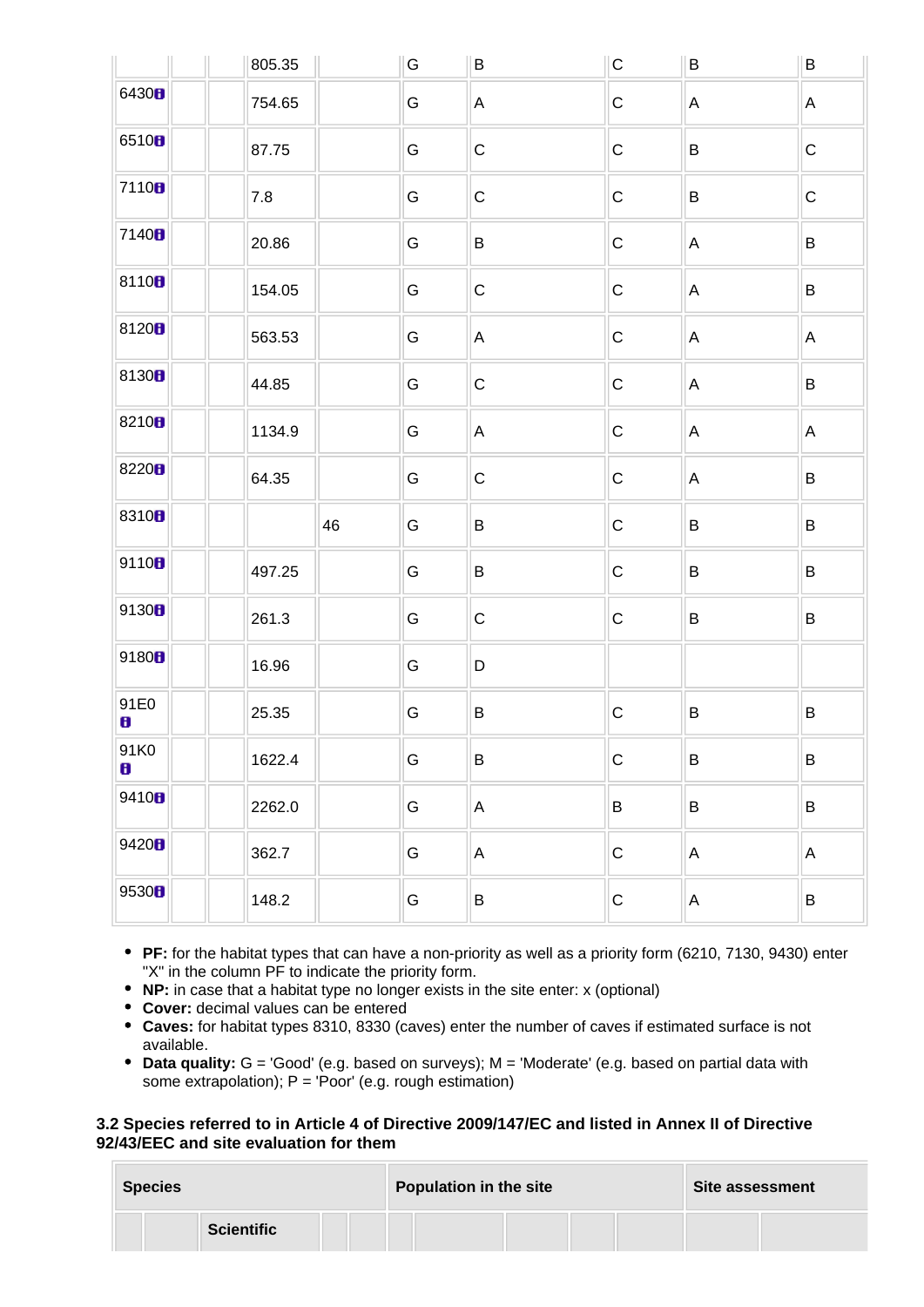| G | Code | <b>Name</b>                             | $\mathbf{s}$ | <b>NP</b> | T           | <b>Size</b>    |            |        | Cat.         | D.qual.   | <b>A B C D</b> | A B C        |             |                |
|---|------|-----------------------------------------|--------------|-----------|-------------|----------------|------------|--------|--------------|-----------|----------------|--------------|-------------|----------------|
|   |      |                                         |              |           |             | Min            | <b>Max</b> |        |              |           | Pop.           | Con.         | Iso.        |                |
| B | A085 | <b>Accipiter gentilis</b>               |              |           | р           |                |            |        | $\mathsf{P}$ |           | $\mathsf C$    | B            | $\mathsf C$ | E              |
| В | A223 | <b>Aegolius funereus</b>                |              |           | р           |                |            |        | P            |           | $\mathsf C$    | $\mathsf{C}$ | $\mathsf C$ | $\mathsf C$    |
| B | A247 | <b>Alauda arvensis</b>                  |              |           | p           |                |            |        | P            |           | D              |              |             |                |
| B | A412 | <b>Alectoris graeca</b><br>saxatilis    |              |           | p           | 15             | 20         | p      |              | G         | $\mathbf C$    | $\mathsf C$  | B           | $\mathsf C$    |
| B | A259 | <b>Anthus spinoletta</b>                |              |           | r           |                |            |        | P            |           | $\mathsf C$    | B            | C           | E              |
| B | A256 | <b>Anthus trivialis</b>                 |              |           | r           |                |            |        | P            |           | $\mathsf C$    | B            | $\mathsf C$ | E              |
| В | A228 | <b>Apus melba</b>                       |              |           | r           |                |            |        | $\mathsf{P}$ |           | $\mathsf C$    | В            | $\mathsf C$ | $\mathsf C$    |
| B | A091 | <b>Aquila chrysaetos</b>                |              |           | р           | $\overline{3}$ | 5          | р      |              | G         | $\mathsf C$    | В            | $\mathsf C$ | E              |
| B | A221 | <b>Asio otus</b>                        |              |           | р           |                |            |        | P            |           | D              |              |             |                |
| I | 1092 | <b>Austropotamobius</b><br>pallipes     |              |           | p           |                |            |        | $\mathsf{P}$ | M         | D              |              |             |                |
| A | 1193 | <b>Bombina</b><br>variegata             |              |           | p           |                |            |        | $\mathsf{R}$ |           | $\mathsf C$    | B            | $\mathsf C$ | $\mathsf{C}$   |
| B | A104 | <b>Bonasa bonasia</b>                   |              |           | p           | 50             | 60         | p      |              | G         | $\mathsf C$    | B            | $\mathsf C$ | E              |
| В | A215 | <b>Bubo bubo</b>                        |              |           | р           |                |            |        | P            |           | $\mathsf C$    | B            | $\mathsf C$ | $\mathsf C$    |
| P | 1386 | <b>Buxbaumia viridis</b>                |              |           | р           |                |            |        | P            | <b>DD</b> | $\mathsf C$    | В            | B           | E              |
| B | A224 | <b>Caprimulgus</b><br>europaeus         |              |           | r           |                |            |        | P            |           | D              |              |             |                |
| B | A366 | <b>Carduelis</b><br>cannabina           |              |           | р           |                |            |        | $\mathsf{P}$ |           | D              |              |             |                |
| B | A368 | <b>Carduelis</b><br>flammea             |              |           | p           |                |            |        | P            |           | C              | C            | C           | C              |
| B | A368 | <b>Carduelis</b><br>flammea             |              |           | р           |                |            |        | ${\sf P}$    |           | $\mathsf C$    | B            | $\mathsf C$ | E              |
| B | A365 | <b>Carduelis spinus</b>                 |              |           | p           |                |            |        | P            |           | $\mathsf C$    | $\mathsf C$  | $\mathsf C$ | $\mathsf C$    |
| В | A335 | <b>Certhia</b><br>brachydactyla         |              |           | р           |                |            |        | $\mathsf{P}$ |           | D              |              |             |                |
| В | A334 | <b>Certhia familiaris</b>               |              |           | p           |                |            |        | P            |           | $\mathsf C$    | B            | $\mathsf C$ | $\overline{E}$ |
| B | A264 | <b>Cinclus cinclus</b>                  |              |           | p           |                |            |        | $\mathsf{P}$ |           | $\mathsf C$    | B            | $\mathsf C$ | $\mathsf{C}$   |
| В | A080 | <b>Circaetus gallicus</b>               |              |           | $\mathbf C$ |                |            |        | $\mathsf{R}$ |           | D              |              |             |                |
| B | A373 | <b>Coccothraustes</b><br>coccothraustes |              |           | p           |                |            |        | $\mathsf{P}$ |           | D              |              |             |                |
| B | A350 | <b>Corvus corax</b>                     |              |           | p           |                |            |        | P            |           | $\mathsf C$    | B            | $\mathsf C$ | $\mathsf C$    |
| F | 1163 | <b>Cottus gobio</b>                     |              |           | p           |                |            |        | $\mathsf C$  |           | D              |              |             |                |
| B | A122 | <b>Crex crex</b>                        |              |           | r           |                | 5          | cmales |              | G         | $\mathsf C$    | $\mathsf C$  | B           | $\mathsf C$    |
| P | 1902 | <b>Cypripedium</b><br>calceolus         |              |           | p           |                |            |        | R            |           | $\mathsf C$    | A            | $\mathsf C$ | $\mathsf E$    |
| B | A236 | <b>Dryocopus</b><br>martius             |              |           | p           | 15             | 20         | p      |              | G         | B              | B            | $\mathsf C$ | E              |
| В | A378 | Emberiza cia                            |              |           | r           |                |            |        | P            |           | D              |              |             |                |
| B | A377 | <b>Emberiza cirlus</b>                  |              |           | r           |                |            |        | P            |           | D              |              |             |                |
| В | A376 | <b>Emberiza citrinella</b>              |              |           | r           |                |            |        | ${\sf P}$    |           | $\mathsf C$    | $\mathsf C$  | $\mathsf C$ | $\mathsf{C}$   |
|   |      |                                         |              |           |             |                |            |        |              |           |                |              |             |                |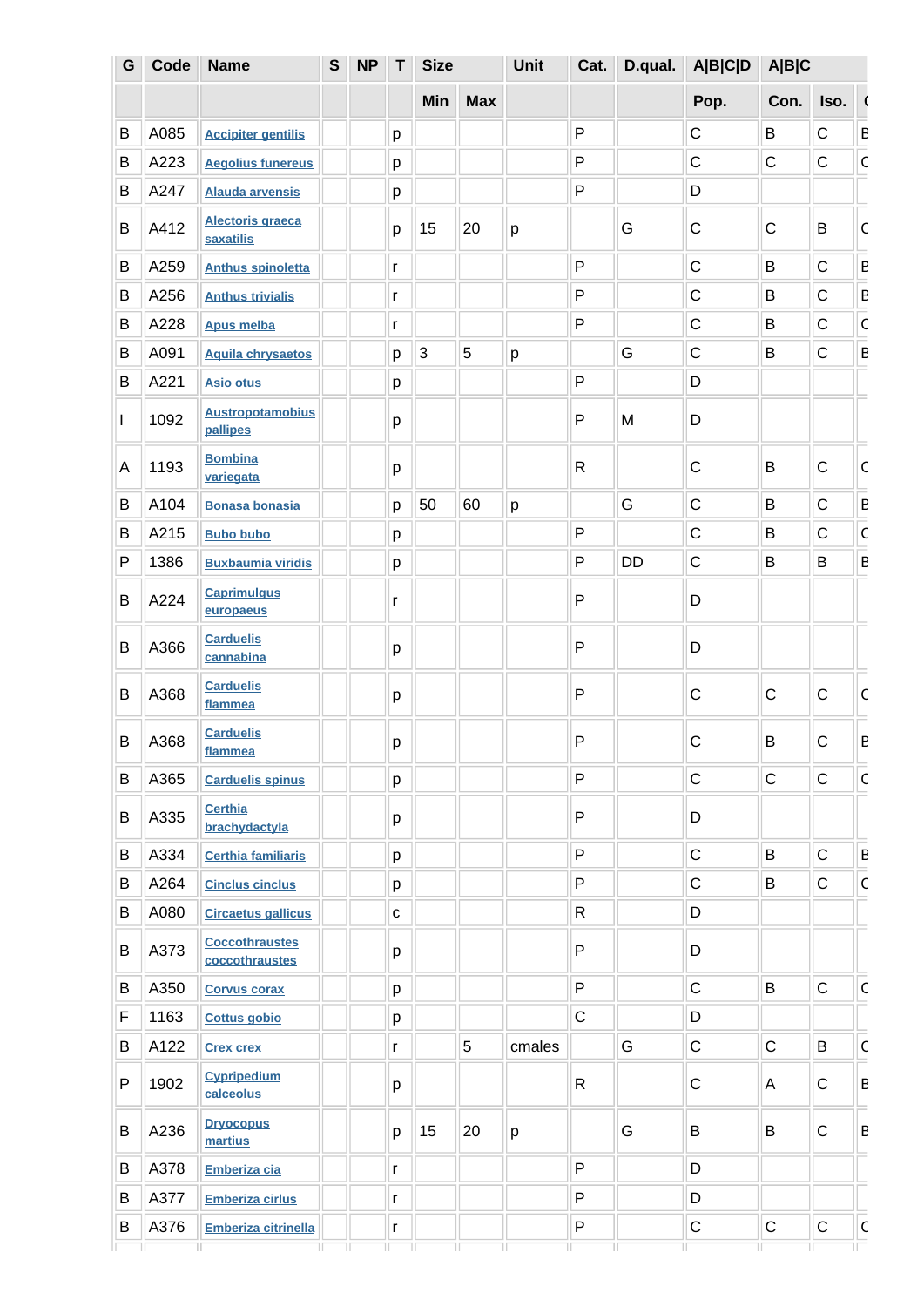| P | 1604 | <b>Eryngium alpinum</b>            | p            |                  |    |   | $\vee$       |   | $\mathsf C$ | $\sf B$     | $\boldsymbol{\mathsf{A}}$ | E                       |
|---|------|------------------------------------|--------------|------------------|----|---|--------------|---|-------------|-------------|---------------------------|-------------------------|
| L | 1065 | <b>Euphydryas</b><br>aurinia       | р            |                  |    |   | $\mathsf{C}$ | M | B           | B           | B                         | $\sf E$                 |
| B | A103 | <b>Falco peregrinus</b>            | p            |                  |    |   | P            |   | $\mathsf C$ | $\mathsf C$ | $\mathsf C$               | $\mathsf C$             |
| B | A096 | <b>Falco tinnunculus</b>           | p            |                  |    |   | P            |   | $\mathsf C$ | B           | $\mathsf{C}$              | $\overline{\mathsf{C}}$ |
| B | A217 | Glaucidium<br>passerinum           | р            |                  |    |   | P            |   | $\mathsf C$ | B           | $\mathsf C$               | $\mathsf{C}$            |
| B | A078 | <b>Gyps fulvus</b>                 | $\mathbf{C}$ |                  |    |   | P            |   | $\mathsf C$ | $\mathsf C$ | B                         | $\mathsf{C}$            |
| B | A233 | <b>Jynx torquilla</b>              | r            |                  |    |   | P            |   | C           | B           | $\mathsf{C}$              | $\overline{\mathsf{c}}$ |
| B | A408 | <b>Lagopus mutus</b><br>helveticus | p            | 20               | 30 | p |              | G | $\mathsf C$ | C           | $\mathsf C$               | $\mathsf C$             |
| B | A338 | <b>Lanius collurio</b>             | r            | $\boldsymbol{8}$ | 10 | p |              | G | $\mathsf C$ | $\mathsf C$ | $\mathsf C$               | $\mathsf C$             |
| B | A369 | Loxia curvirostra                  | р            |                  |    |   | P            |   | $\mathsf C$ | B           | $\mathsf C$               | $\mathsf E$             |
| В | A246 | Lullula arborea                    | r            |                  |    |   | P            |   | D           |             |                           |                         |
| M | 1361 | <b>Lynx lynx</b>                   | C            |                  |    |   | P            |   | $\mathsf C$ | A           | $\mathsf C$               | $\overline{\mathsf{C}}$ |
| B | A280 | <b>Monticola</b><br>saxatilis      | r            |                  |    |   | P            |   | $\mathsf C$ | C           | $\mathsf C$               | $\mathsf C$             |
| B | A358 | <b>Montifringilla</b><br>nivalis   | р            |                  |    |   | P            |   | $\mathsf C$ | B           | B                         | $\mathsf C$             |
| B | A261 | <b>Motacilla cinerea</b>           | r            |                  |    |   | P            |   | $\mathsf C$ | B           | $\mathsf C$               | $\mathsf C$             |
| B | A319 | <b>Muscicapa striata</b>           | r            |                  |    |   | P            |   | D           |             |                           |                         |
| B | A344 | <b>Nucifraga</b><br>caryocatactes  | р            |                  |    |   | P            |   | $\mathsf C$ | B           | $\mathsf C$               | $\mathsf{C}$            |
| B | A277 | <b>Oenanthe</b><br>oenanthe        | r            |                  |    |   | P            |   | $\mathsf C$ | B           | $\mathsf C$               | $\mathsf{C}$            |
| B | A214 | <b>Otus scops</b>                  | r            |                  |    |   | P            |   | D           |             |                           |                         |
| B | A328 | Parus ater                         | p            |                  |    |   | P            |   | C           | B           | $\mathsf{C}$              | ${\sf E}$               |
| B | A329 | <b>Parus caeruleus</b>             | р            |                  |    |   | P            |   | D           |             |                           |                         |
| В | A327 | <b>Parus cristatus</b>             | р            |                  |    |   | P            |   | $\mathsf C$ | B           | $\mathsf C$               | $\mathsf E$             |
| B | A326 | <b>Parus montanus</b>              | p            |                  |    |   | P            |   | $\mathsf C$ | B           | $\mathsf C$               | $\mathsf E$             |
| B | A325 | <b>Parus palustris</b>             | р            |                  |    |   | P            |   | $\mathsf C$ | B           | $\mathsf C$               | ${\sf E}$               |
| B | A072 | Pernis apivorus                    | r            |                  |    |   | P            |   | D           |             |                           |                         |
| B | A274 | <b>Phoenicurus</b><br>phoenicurus  | r            |                  |    |   | P            |   | $\mathsf C$ | $\mathbf C$ | $\mathsf C$               | $\mathsf{C}$            |
| B | A313 | <b>Phylloscopus</b><br>bonelli     | r            |                  |    |   | P            |   | D           |             |                           |                         |
| B | A314 | <b>Phylloscopus</b><br>sibilatrix  | r            |                  |    |   | $\mathsf{P}$ |   | $\mathbf C$ | B           | $\mathsf C$               | $\mathsf{C}$            |
| B | A241 | <b>Picoides</b><br>tridactylus     | p            | 5                | 8  | p |              | G | $\mathsf C$ | $\mathsf C$ | B                         | $\mathsf C$             |
| B | A234 | <b>Picus canus</b>                 | p            | 10               | 15 | p |              | G | B           | B           | $\mathsf{C}$              | $\mathsf E$             |
| B | A235 | <b>Picus viridis</b>               | р            |                  |    |   | P            |   | $\mathsf C$ | $\mathsf C$ | $\mathsf C$               | $\overline{\mathsf{C}}$ |
| B | A267 | <b>Prunella collaris</b>           | р            |                  |    |   | P            |   | $\mathsf C$ | B           | $\mathsf C$               | $\overline{\mathsf{C}}$ |
| B | A345 | <b>Pyrrhocorax</b><br>graculus     | р            |                  |    |   | P            |   | $\mathsf C$ | B           | $\mathsf C$               | $\mathsf{C}$            |
| B | A372 | Pyrrhula pyrrhula                  | p            |                  |    |   | P            |   | $\mathsf C$ | B           | $\mathsf C$               | ${\sf E}$               |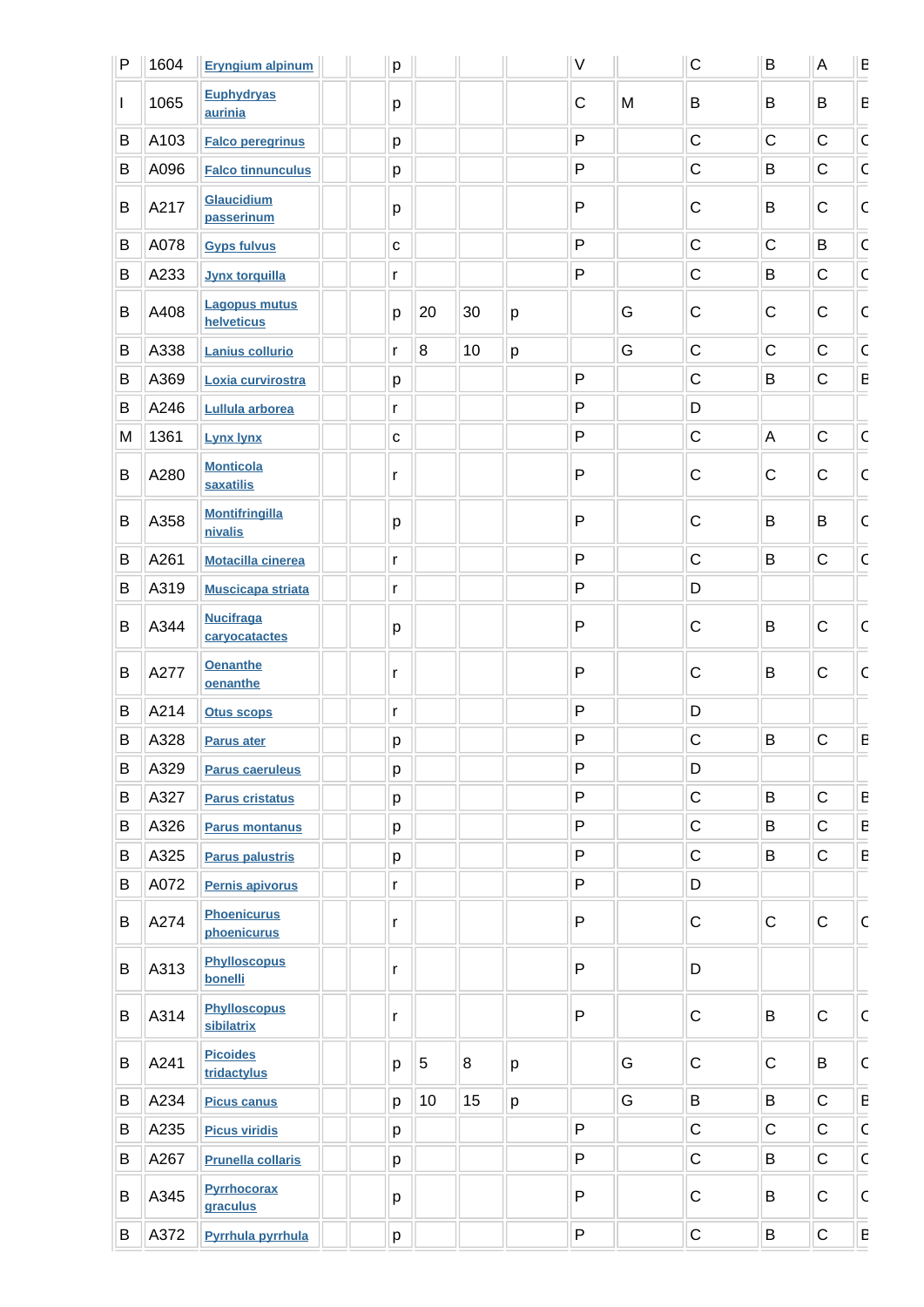| B | A318 | <b>Regulus</b><br>ignicapillus | р            |     |     |   | $\mathsf{P}$ |           | D            |              |              |                         |
|---|------|--------------------------------|--------------|-----|-----|---|--------------|-----------|--------------|--------------|--------------|-------------------------|
| B | A317 | <b>Regulus regulus</b>         | р            |     |     |   | P            |           | D            |              |              |                         |
| L | 1087 | Rosalia alpina                 | р            |     |     |   | $\mathsf{R}$ | <b>DD</b> | D            |              |              |                         |
| B | A275 | Saxicola rubetra               | r            |     |     |   | P            |           | $\mathsf C$  | $\mathsf C$  | $\mathsf C$  | $\overline{\mathsf{C}}$ |
| B | A155 | <b>Scolopax</b><br>rusticola   | C            |     |     |   | P            |           | D            |              |              |                         |
| В | A219 | <b>Strix aluco</b>             | р            |     |     |   | $\mathsf C$  |           | $\mathsf{C}$ | B            | $\mathsf{C}$ | ${\sf E}$               |
| B | A220 | <b>Strix uralensis</b>         | C            |     |     |   | $\vee$       |           | D            |              |              |                         |
| В | A310 | <b>Sylvia borin</b>            | r            |     |     |   | P            |           | $\mathsf C$  | B            | $\mathsf{C}$ | $\overline{\mathsf{C}}$ |
| В | A309 | <b>Sylvia communis</b>         | r            |     |     |   | P            |           | D            |              |              |                         |
| B | A308 | <b>Sylvia curruca</b>          | r            |     |     |   | P            |           | $\mathsf C$  | $\mathsf C$  | $\mathsf C$  | $\overline{\mathsf{C}}$ |
| B | A409 | <b>Tetrao tetrix tetrix</b>    | p            | 120 | 140 | p |              | G         | $\mathsf{C}$ | B            | $\mathsf{C}$ | $\overline{E}$          |
| В | A108 | <b>Tetrao urogallus</b>        | p            | 25  | 35  | р |              | G         | $\mathsf C$  | $\mathsf{C}$ | $\mathsf{C}$ | $\overline{\mathsf{C}}$ |
| B | A333 | <b>Tichodroma</b><br>muraria   | р            |     |     |   | P            |           | $\mathsf{C}$ | B            | $\mathsf{C}$ | $\mathsf{C}$            |
| В | A286 | <b>Turdus iliacus</b>          | $\mathbf{C}$ |     |     |   | P            |           | $\mathsf C$  | B            | $\mathsf{C}$ | $\mathsf E$             |
| B | A285 | <b>Turdus</b><br>philomelos    | r            |     |     |   | P            |           | $\mathsf C$  | B            | C            | $\sf E$                 |
| В | A284 | <b>Turdus pilaris</b>          | r            |     |     |   | P            |           | D            |              |              |                         |
| B | A282 | <b>Turdus torquatus</b>        | r            |     |     |   | P            |           | $\mathsf C$  | B            | $\mathsf{C}$ | $\mathsf E$             |
| В | A287 | <b>Turdus viscivorus</b>       | р            |     |     |   | P            |           | $\mathsf C$  | B            | $\mathsf{C}$ | ${\sf E}$               |
| M | 1354 | <b>Ursus arctos</b>            | C            |     |     |   | $\vee$       |           | $\mathsf{C}$ | A            | C            | $\overline{\mathsf{C}}$ |

- **Group:** A = Amphibians, B = Birds, F = Fish, I = Invertebrates, M = Mammals, P = Plants, R = Reptiles
- **S:** in case that the data on species are sensitive and therefore have to be blocked for any public access enter: yes
- **NP:** in case that a species is no longer present in the site enter: x (optional)
- **Type:** p = permanent, r = reproducing, c = concentration, w = wintering (for plant and non-migratory species use permanent)
- $\bullet$  Unit: i = individuals,  $p =$  pairs or other units according to the Standard list of population units and codes in accordance with Article 12 and 17 reporting (see **[reference portal](http://bd.eionet.europa.eu/activities/Natura_2000/reference_portal)**)
- $\bullet$  **Abundance categories (Cat.):**  $C =$  common,  $R =$  rare,  $V =$  very rare,  $P =$  present to fill if data are deficient (DD) or in addition to population size information
- **Data quality:** G = 'Good' (e.g. based on surveys); M = 'Moderate' (e.g. based on partial data with some extrapolation);  $P = 'Poor'$  (e.g. rough estimation);  $VP = 'Very$  poor' (use this category only, if not even a rough estimation of the population size can be made, in this case the fields for population size can remain empty, but the field "Abundance categories" has to be filled in)

#### **3.3 Other important species of flora and fauna (optional)**

| <b>Species</b> |             |                                  | Population in the site |           |             |            | <b>Motivation</b> |                |              |                |              |            |              |   |
|----------------|-------------|----------------------------------|------------------------|-----------|-------------|------------|-------------------|----------------|--------------|----------------|--------------|------------|--------------|---|
| <b>Group</b>   | <b>CODE</b> | <b>Scientific</b><br><b>Name</b> | S                      | <b>NP</b> | <b>Size</b> |            | <b>Unit</b>       | Cat.           | <b>Annex</b> | <b>Species</b> | Other        | categories |              |   |
|                |             |                                  |                        |           | Min         | <b>Max</b> |                   | <b>C R V P</b> | IV           | $\mathsf{V}$   | $\mathsf{A}$ | B          | $\mathbf{C}$ | D |
| P              | 1762        | <b>Arnica</b><br>montana         |                        |           |             |            |                   | C              |              | Χ              |              |            | X            |   |
| P              | 1764        | <b>Artemisia</b><br>genipi       |                        |           |             |            |                   | R              |              | Χ              |              |            |              | Χ |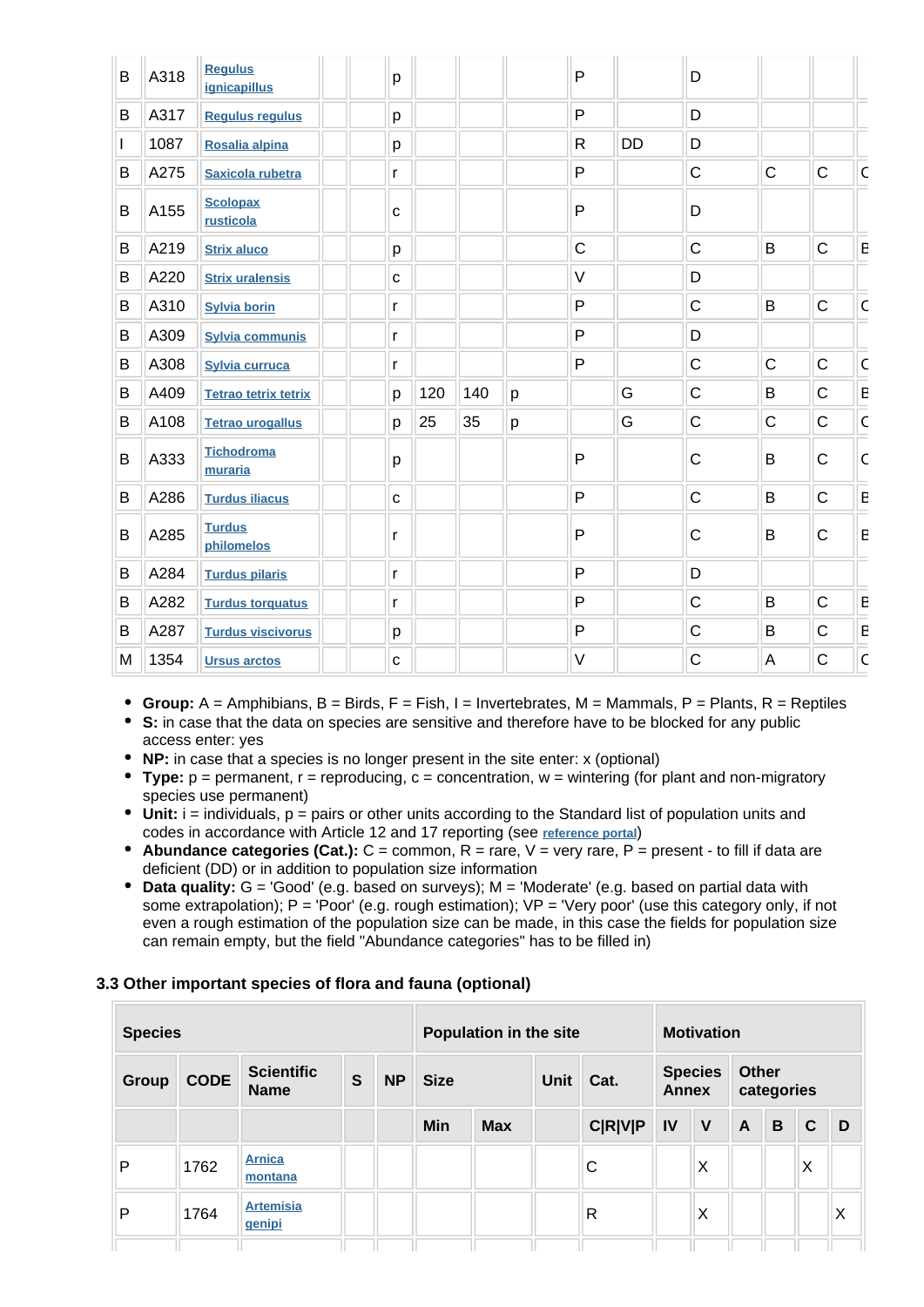| $\mathsf{P}$             |      | <b>Artemisia</b><br>nitida                |  | ${\sf R}$    |                           |              |             |   |                           | $\sf X$        |
|--------------------------|------|-------------------------------------------|--|--------------|---------------------------|--------------|-------------|---|---------------------------|----------------|
| M                        |      | <b>Arvicola</b><br>terrestris<br>scherman |  | $\mathsf{R}$ |                           |              |             |   | $\boldsymbol{\mathsf{X}}$ | X              |
| P                        |      | <b>Carex</b><br>pauciflora                |  | $\mathsf V$  |                           |              | X           |   |                           |                |
| M                        | 5603 | <b>Chionomys</b><br>nivalis               |  | $\mathsf C$  |                           |              |             |   | $\mathsf{X}$              | X              |
| $\mathsf{R}$             | 1283 | <b>Coronella</b><br>austriaca             |  | $\mathsf C$  | X                         |              |             |   | X                         | X              |
| $\mathsf{R}$             | 1281 | <b>Elaphe</b><br>longissima               |  | $\mathsf{R}$ | X                         |              |             |   | $\mathsf{X}$              | X              |
| M                        | 6110 | <b>Felis silvestris</b><br>silvestris     |  | P            | X                         |              | X           |   | X                         | X              |
| ${\sf P}$                | 1657 | <b>Gentiana lutea</b>                     |  | $\mathsf{R}$ |                           | X            |             |   | X                         | X              |
| I                        | 1026 | <b>Helix pomatia</b>                      |  | P            |                           | X            |             |   | X                         | X              |
| ${\sf R}$                | 5676 | <b>Iberolacerta</b><br>horvathi           |  | $\mathsf C$  | X                         |              | X           |   | $\mathsf{X}$              | X              |
| P                        |      | Jovibarba<br>globifera ssp.<br>arenaria   |  | $\mathsf{R}$ |                           |              |             | Χ |                           |                |
| ${\sf P}$                |      | Leontopodium<br>alpinum                   |  | $\mathsf C$  |                           |              | X           |   |                           | X              |
| M                        | 1334 | <b>Lepus timidus</b>                      |  | $\mathsf C$  |                           | $\mathsf{X}$ |             |   | $\pmb{\times}$            | $\pmb{\times}$ |
| P                        |      | Lilium<br>carniolicum                     |  | $\mathsf R$  |                           |              | X           |   |                           | X              |
| $\overline{\phantom{a}}$ | 1067 | Lopinga achine                            |  | $\mathsf{C}$ | $\boldsymbol{\mathsf{X}}$ |              |             |   | $\mathsf X$               | $\mathsf X$    |
| $\mathsf{P}$             | 5191 | Lycopodiella<br>inundata                  |  | $\mathsf{P}$ |                           | X            | $\mathsf X$ |   |                           |                |
| ${\sf P}$                |      | <b>Malaxis</b><br>monophyllos             |  | $\mathsf{R}$ |                           |              | X           |   | X                         | X              |
| M                        | 2606 | <b>Marmota</b><br>marmota                 |  | $\mathsf C$  |                           |              |             |   | $\mathsf{X}$              | X              |
| M                        | 1357 | <b>Martes martes</b>                      |  | $\mathsf C$  |                           | $\mathsf{X}$ | X           |   | X.                        | X              |
| M                        | 2631 | <b>Meles meles</b>                        |  | $\mathsf C$  |                           |              |             |   | X                         | X              |
| M                        | 1341 | <b>Muscardinus</b><br>avellanarius        |  | $\mathsf C$  | X                         |              | X           |   | X                         | X              |
| M                        | 2595 | <b>Neomys</b><br>anomalus                 |  | $\mathsf{R}$ |                           |              |             |   | X                         | X              |
| P                        |      | <b>Oxytropis</b><br>neglecta              |  | $\mathsf C$  |                           |              | X           |   |                           |                |
| P                        |      | <b>Oxytropis x</b><br>carinthiaca         |  | $\mathsf C$  |                           |              |             | X |                           |                |
| ı                        | 1057 | <b>Parnassius</b><br>apollo               |  | $\mathsf C$  | X                         |              |             |   | X.                        | X              |
| $\mathsf I$              | 1056 | <b>Parnassius</b><br>mnemosyne            |  | $\mathsf C$  | X                         |              |             |   | X                         | X              |
| ${\sf P}$                |      | <b>Pedicularis</b><br>hacquetii           |  | $\mathsf{R}$ |                           |              |             | X |                           | X              |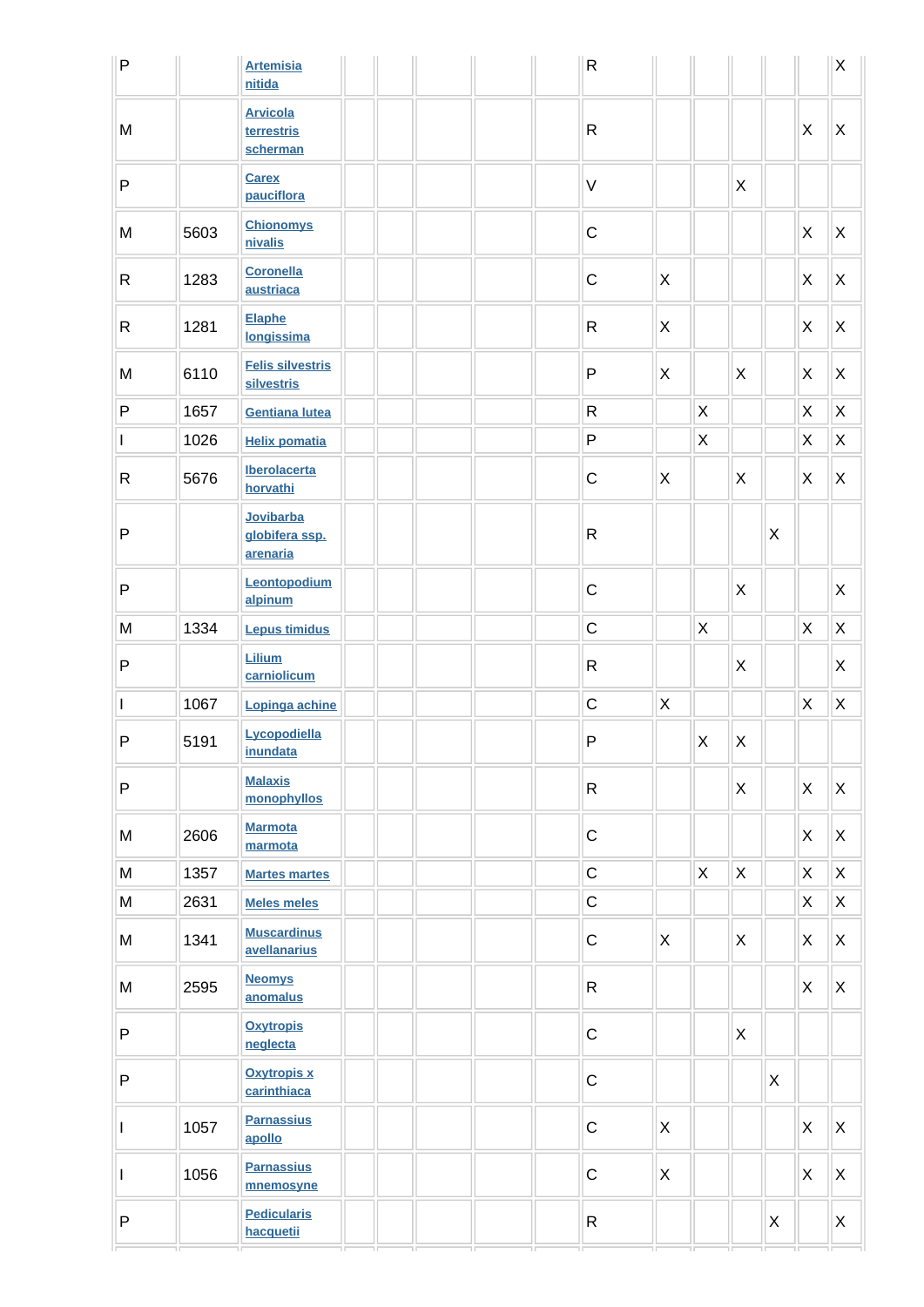| $\mathsf I$                                                                           | 6265 | <b>Phengaris</b><br>arion       |  |  | $\mathsf{R}$ | $\mathsf X$  |                           |                |                | X                         | $\mathsf{X}$ |
|---------------------------------------------------------------------------------------|------|---------------------------------|--|--|--------------|--------------|---------------------------|----------------|----------------|---------------------------|--------------|
| $\mathsf F$                                                                           |      | <b>Phoxinus</b><br>phoxinus     |  |  |              |              |                           | X              |                |                           |              |
| $\mathsf{P}$                                                                          | 1749 | <b>Physoplexis</b><br>comosa    |  |  | $\mathsf C$  | X            |                           | $\mathsf X$    | X              | $\boldsymbol{\mathsf{X}}$ | X            |
| $\sf P$                                                                               |      | Phyteuma<br>sieberi             |  |  | $\mathsf{R}$ |              |                           |                | $\pmb{\times}$ |                           |              |
| ${\sf R}$                                                                             | 1256 | <b>Podarcis</b><br>muralis      |  |  | $\mathsf{R}$ | X            |                           |                |                | X                         | X            |
| $\mathsf{P}$                                                                          |      | <b>Potentilla</b><br>palustris  |  |  | $\mathsf{R}$ |              |                           | $\mathsf X$    |                |                           | X            |
| $\mathsf A$                                                                           | 1213 | Rana<br>temporaria              |  |  | $\mathsf C$  |              | $\mathsf{X}$              |                |                | X                         | X            |
| $\mathsf{M}% _{T}=\mathsf{M}_{T}\!\left( a,b\right) ,\ \mathsf{M}_{T}=\mathsf{M}_{T}$ | 1369 | <b>Rupicapra</b><br>rupicapra   |  |  | $\mathsf C$  |              | $\boldsymbol{\mathsf{X}}$ |                |                | X                         | X            |
| $\overline{A}$                                                                        | 1177 | <b>Salamandra</b><br>atra       |  |  | $\mathsf C$  | $\mathsf{X}$ |                           | $\pmb{\times}$ |                | X                         | X            |
| $\overline{A}$                                                                        | 2351 | <b>Salamandra</b><br>salamandra |  |  | $\mathsf C$  |              |                           |                |                | $\mathsf{X}$              | X            |
| $\mathsf F$                                                                           |      | <b>Salmo</b> [trutta]<br>trutta |  |  |              |              |                           | $\mathsf{X}$   |                |                           |              |
| $\mathsf F$                                                                           |      | <b>Salvelinus</b><br>alpinus    |  |  |              |              |                           |                |                | $\pmb{\times}$            |              |
| $\mathsf{A}$                                                                          | 2353 | <b>Triturus</b><br>alpestris    |  |  | $\mathsf C$  |              |                           |                |                | X                         | $\mathsf{X}$ |
| M                                                                                     | 1332 | <b>Vespertilio</b><br>murinus   |  |  | P            | $\mathsf{X}$ |                           | $\pmb{\times}$ |                | X                         | X            |
| ${\sf R}$                                                                             | 1295 | <b>Vipera</b><br>ammodytes      |  |  | P            | X            |                           | $\pmb{\times}$ |                | $\mathsf{X}$              | $\mathsf{X}$ |
| $\mathsf{P}$                                                                          |      | <b>Wulfenia</b><br>carinthiaca  |  |  | P            |              |                           | $\mathsf{X}$   |                |                           | $\mathsf{X}$ |
| $\mathsf{R}$                                                                          | 5910 | Zootoca<br>vivipara             |  |  | $\mathsf C$  |              |                           | X              |                | X                         | X            |

- **Group:**  $A =$  Amphibians,  $B =$  Birds,  $F =$  Fish,  $Fu = Fungi$ ,  $I =$  Invertebrates,  $L =$  Lichens,  $M =$ Mammals,  $P =$  Plants,  $R =$  Reptiles
- **CODE:** for Birds, Annex IV and V species the code as provided in the reference portal should be used in addition to the scientific name
- **S:** in case that the data on species are sensitive and therefore have to be blocked for any public access enter: yes
- **NP:** in case that a species is no longer present in the site enter: x (optional)
- **Unit:** i = individuals, p = pairs or other units according to the standard list of population units and codes in accordance with Article 12 and 17 reporting, (see **[reference portal](http://bd.eionet.europa.eu/activities/Natura_2000/reference_portal)**)
- Cat.: Abundance categories: C = common, R = rare, V = very rare, P = present
- **Motivation categories: IV, V:** Annex Species (Habitats Directive), **A:** National Red List data; **B:** Endemics; **C:** International Conventions; **D:** other reasons

## <span id="page-7-0"></span>**4. SITE DESCRIPTION**

**4.1 General site character**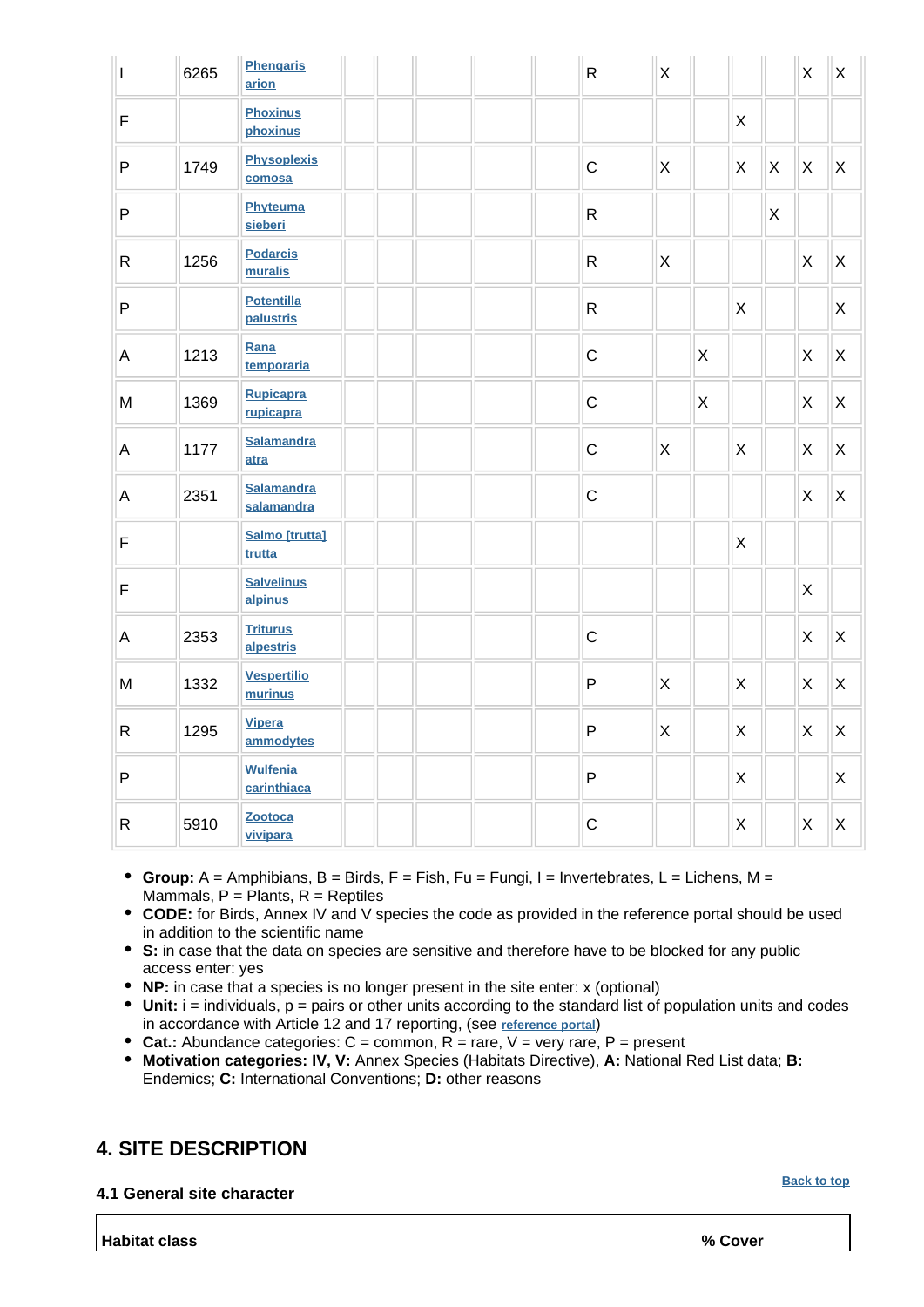| N <sub>14</sub>            | 3.66             |
|----------------------------|------------------|
| N23                        | 0.7              |
| N <sub>19</sub>            | 4.07             |
| N22                        | 9.99             |
| N <sub>11</sub>            | 15.07            |
| <b>N17</b>                 | 30.15            |
| N08                        | 24.51            |
| N06                        | 0.19             |
| <b>N07</b>                 | 0.15             |
| N <sub>16</sub>            | 11.51            |
| <b>Total Habitat Cover</b> | 99.9999999999999 |

#### **Other Site Characteristics**

Questo sito comprende una vasta zona montuosa con substrati sia silicei che calcarei e calcareo-dolomitici. Esso include la cima montuosa più alta del Friuli Venezia Giulia (Monte Coglians, 2780 m) e il maggior rilievo siliceo (Giogaia dei Monti Fleons, 2520 m). Il sito è importante per numerosi habitat molto significativi perché rappresenta il punto di maggior concentrazione di ecosistemi e specie endalpici. La contemporanea presenza di rocce carbonatiche e silicee è la principale ragione della ricchezza floristica dell'area, che viene popolata da rappresentanti di ambedue le flore a specializzazione edafica. Vi è un'alta concentrazione di specie rare o al limite del loro areale di distribuzione quali: Asplenium septentrionale, Astragalus alpinus, Astragalus australis, Anemone baldensis, Artemisia genipi, Pedicularis hacquetii, Pedicularis recutita, Pedicularis rostrato-spicata, Pulsatilla apiifolia, Lomatogonium carinthiacum, Sibbaldia procumbens, Tozzia alpina, Draba siliquosa, Draba fladnizensis, Draba dubia, Ranunculus glacialis, Ranunculus parnassifolius (una delle due uniche località regionali), Ranunculus seguieri, Carex curvula, Blechnum spicant, Crepis pontana e Carex paupercula ssp. irrigua. In questa area vi è la più elevata concentrazione del contingente artico-alpino, rappresentato da specie quali: Lloydia serotina, Eriophorum scheuchzeri, Salix herbacea, Oxyria digyna, Woodsia alpina e Ligusticum mutellinoides. Vi si trovano vegetazioni litofile e glareicole sia su substrati calcarei che acidi. Vaste superfici sono occupate da pascoli e praterie calcifile, da pascoli a Nardus stricta sotto i 1500 m, da nardeti ipsofili, da brughiere subalpine ed alpine e da boscaglie ad ontano verde. Per quanto riguarda le cenosi boschive vi si trovano la faggeta acidofila, la faggeta altimontana a dentarie, le peccete montane primarie, la pecceta subalpina, begli esempi di pecceta montana extrazonale di inversione termica, le mughete di quota su substrati acidofili e su calcare e vaste brughiere sia basifile che acidofile. Il sito è anche caratterizzato da laghetti e da aree semipianeggianti con torbiere montane e subalpine. Sono presenti, inoltre, estese superfici a boscaglia di ontano verde e boschi ad abete bianco in ottime condizioni. I cambiamenti socio-economici hanno portato all'abbandono di vaste superfici a pascolo che oggi sono in forte dinamica.

#### **4.2 Quality and importance**

Il sito concentra alcuni degli habitat alpini e subalpini più importanti della Regione; sono presenti gli unici veri ghiaioni silicei a livello regionale. Vi sono inoltre incluse alcune delle zone umide subalpine più estese della regione. Tra le specie più importanti vi sono Cypripedium calceolus e alcune residue popolazioni di Eryngium alpinum. Nel sito è presente l'unica stazione regionale di Lysimachia nemorum e una popolazione della rarissima Wulfenia carinthiaca oltre che la rara Comarum palustre. Si tratta anche di un'area alpina molto ampia con buona consistenza e ricchezza di specie ornitiche. Sono presenti, anche grazie all'ampiezza dell'area e la diversità dei biotopi, tutte le principali specie tipiche alpine. Si segnalano in particolare per la relativa frequenza Aquila chrysaetus, Dryocopus martius, Picus canus, Glaucidium passerinum ed Aegolius funereus. La zona è particolarmente significativa per l'estensione delle praterie d'altitudine frequentate da Tetrao tetrix, con densità potenzialmente molto elevate, nonché da varie specie di passeriformi tipici di ambienti aperti (Anthus spinoletta, Anthus trivialis, Alauda arvensis, Lullula arborea, Saxicola rubetra, Oenanthe oenanthe). Negli ambienti rocciosi si segnala la nidificazione di Tichodroma muraria, Pyrrhocorax graculus, Montifringilla nivalis. Nell'area sono presenti Rupicapra rupicapra, Capreolus capreolus e Cervus elaphus e negli ultimi anni sono aumentate le segnalazioni di Sus scrofa. Nella zona sono segnalate alcune popolazioni di Iberolacerta horvathi e di Arvicola terrestris scherman. Quest'ultima forma fossoria e terricola è nota soltanto di nove località italiane, tutte regionali. Inoltre nella zona vivono cospicue popolazioni di Salamandra a. atra e di Martes martes. Ursus arctos e Lynx lynx sono segnalate abbastanza frequentemente, mentre la presenza di Felis s. silvestris nella zona è per ora segnalata da un unico reperto raccolto sotto Passo di M.te Croce Carnico. Nella zona sono presenti diffuse popolazioni di Lepus timidus varronis, mentre in quest'area la presenza di Vespertilio murinus è stata per ora accertata soltanto per Passo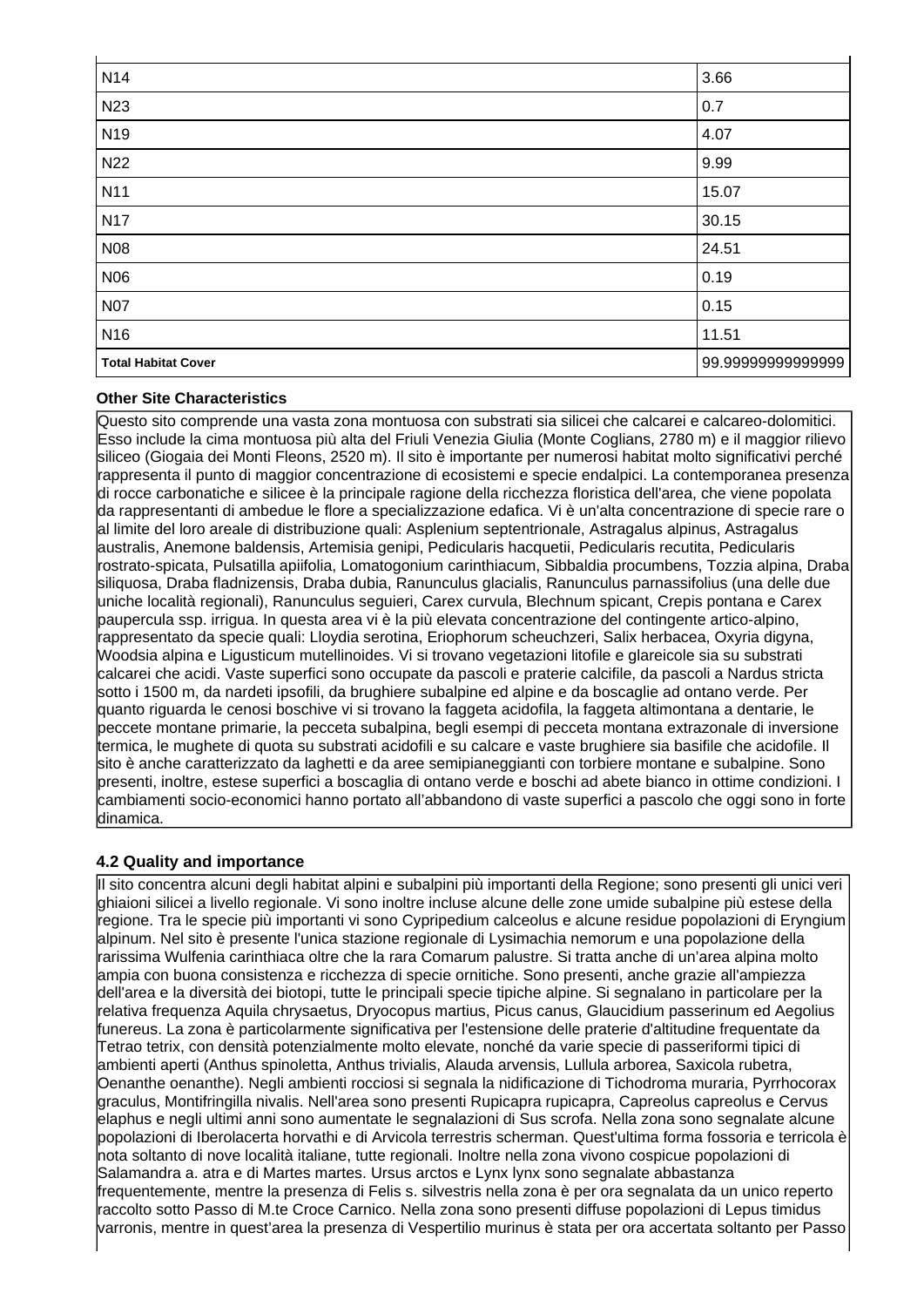Pramollo. Vipera ammodytes nell'area è molto rara e localizzata e la lucertola vivipara è presente sia con la forma meridionale ovipara Z. v. carniolica, sia con la forma settentrionale ovovivipara Z. v. vivipara. Helix pomatia è presente nell'area.

#### **4.3 Threats, pressures and activities with impacts on the site**

The most important impacts and activities with high effect on the site

| <b>Negative Impacts</b> |                                              |                                   |                           |
|-------------------------|----------------------------------------------|-----------------------------------|---------------------------|
| Rank                    | <b>Threats</b><br>and<br>pressures<br>[code] | Pollution<br>(optional)<br>[code] | inside/outside<br>[i o b] |
| M                       | <b>B02</b>                                   |                                   |                           |
| M                       | D01.01                                       |                                   |                           |
| M                       | K03.05                                       |                                   | b                         |
| $\overline{\mathsf{H}}$ | A04.03                                       |                                   |                           |
|                         | C01.01                                       |                                   |                           |
| M                       | K02.01                                       |                                   |                           |
| L                       | D01.02                                       |                                   |                           |
| M                       | G01.06                                       |                                   |                           |
| M                       | G01.02                                       |                                   |                           |
| $\overline{\mathsf{M}}$ | G01.04                                       |                                   |                           |
| $\overline{\mathsf{M}}$ | A04.01                                       |                                   |                           |
|                         | G01.05                                       |                                   |                           |
| $\overline{\mathsf{H}}$ | F03.01                                       |                                   |                           |
| M                       | F04.01                                       |                                   |                           |
| M                       | J03.01                                       |                                   | i                         |
| M                       | D01.01                                       |                                   | o                         |
|                         | D01.02                                       |                                   | о                         |
| $\overline{\mathsf{M}}$ | D02.01                                       |                                   |                           |
|                         | J02.06                                       |                                   | b                         |
|                         | B02.04                                       |                                   | b                         |
| L                       | E01                                          |                                   | o                         |
|                         | E04.01                                       |                                   | i                         |
| H                       | F03.01                                       |                                   | o                         |

| Positive Impacts |                                     |                                   |                           |  |  |
|------------------|-------------------------------------|-----------------------------------|---------------------------|--|--|
| Rank             | Activities,<br>management<br>[code] | Pollution<br>(optional)<br>[code] | inside/outside<br>[i o b] |  |  |
|                  | A04                                 |                                   |                           |  |  |
| М                | .04                                 |                                   |                           |  |  |
|                  | E04.01                              |                                   |                           |  |  |

Rank:  $H = high$ ,  $M = medium$ ,  $L = low$ 

Pollution:  $N =$  Nitrogen input, P = Phosphor/Phosphate input, A = Acid input/acidification,  $T =$  toxic inorganic chemicals,  $O =$  toxic organic chemicals,  $X =$  Mixed pollutions  $i = inside, o = outside, b = both$ 

#### **4.4 Ownership (optional)**

| ype     |                        | [%] |
|---------|------------------------|-----|
|         | National/Federal       |     |
|         | State/Province         | 13  |
|         | Public Local/Municipal | 37  |
|         | Any Public             | ი   |
|         | Joint or Co-Ownership  | O   |
| Private |                        | 50  |
| Unknown |                        | n   |
| sum     |                        | 100 |

#### **4.5 Documentation**

ANDERLUH G., 1990. Der Braunbär in Kärnten. In: Av. Vv., Atti del Convegno "L'orso bruno nelle zone di confine del Friuli-Venezia Giulia", Tarvisio, 21.XI.1987, WWF - Friuli-Venezia Giulia ed., pp. 35-44, Monfalcone. ARTUSO I., 1994. Progetto Alpe. Distribuzione sulle Alpi italiane dei Tetraonidi Tetraonidae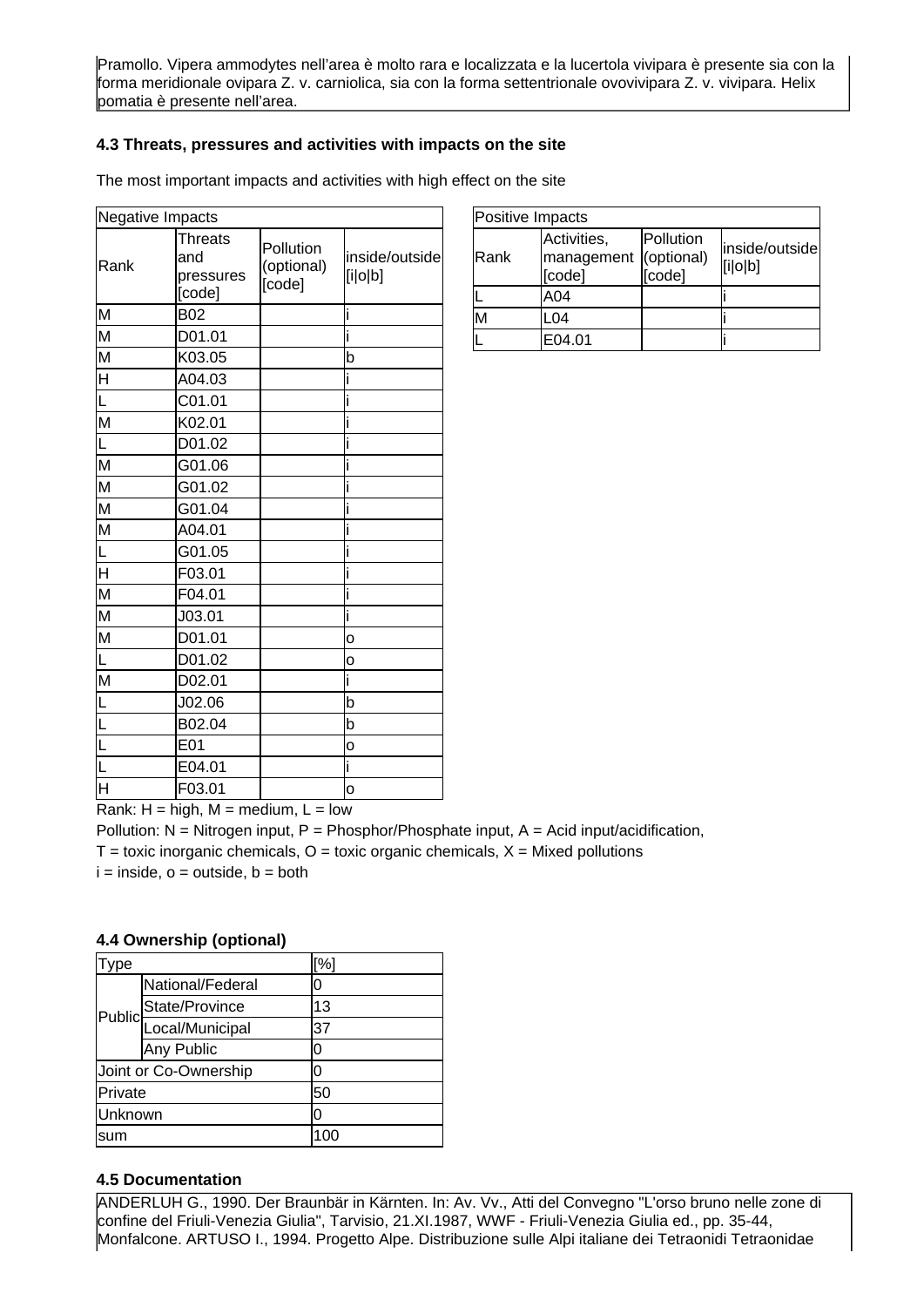della Coturnice Alectoris graeca e della Lepre bianca Lepus timidus. F. I. d. C.-U. N. C. Z. A. ed., Grafiche Artigianelli, Trento. BENASSO G. & PERCO F., 1985. Gli Avvoltoi. Lorenzini ed., pp. 92. BOATO A., BODON M., GIOVANNELLI M.M. & MILDNER P., 1987. Molluschi terrestri delle Alpi sudorientali. In: Biogeografia delle Alpi Sud-orientali. Biogeographia, 13: 429-528. BORGO A., CADAMURO A., DE FRANCESCHI P. & MATTEDI S., 2001 - Fattori di idoneità ambientale per la nidificazione del Fagiano di monte Tetrao tetrix in un'area di studio delle Alpi Carniche (Alpi Orientali). Avocetta, 25:177. BULGARINI F., CALVARIO E., FRATICELLI F., PETRETTI F. & SARROCCO S., 1999. Libro Rosso degli animali d'Italia. Vertebrati. . WWf Italia ed., Roma: 1-210. . CASALE A., STURANI M. & VIGNA TAGLIANTI A., 1982. Fauna d'Italia. Coleoptera - Carabidae I. Calderini, pp. 1-499, Bologna. DE FRANCESCHI P. F., 1985. Lepre variabile. Oasis, 6:62-77. DE FRANCESCHI P. F.,1991. I due Tetraonidi maggiori e problemi di selvicoltura. Fauna 2:72-85. DE LUISE G., 2006. I Crostacei decapodi di acqua dolce in Friuli Venezia Giulia. Recenti acquisizioni sul comportamento e sulla distribuzione nelle acque dolci della Regione. Venti anni di studi e ricerche. Ente Tutela Pesca del Friuli Venezia Giulia, Udine. DEL FAVERO R., POLDINI L., BORTOLI P.L., DREOSSI G., LASEN C., VANONE G., 1998. La vegetazione forestale e la selvicoltura nella regione Friuli-Venezia Giulia. Reg. Auton. Friuli-Venezia Giulia, Direz. Reg. delle Foreste, Servizio Selvicoltur 1 pp. 440, 2: 1- 303, I-LIII, 61 grafici, Udine. FEOLI CHIAPELLA L. & POLDINI L., 1985. Contributi floristici dal Friuli-Venezia Giulia. Gortania, 7:189-222, Udine. FEOLI CHIAPELLA L. & POLDINI L., 1993. Prati e pascoli del Friuli (NE Italia) su substrati basici. Studia Geobot., 13:3-140. FEOLI CHIAPELLA L., 1975-76. Florula del Massiccio Paularo - Dimon. Boll. Soc. Adriat. Sci. Trieste, 60:5-48. FLORIT F. & RASSATI G. (in stampa) - Distribuzione del re di quaglie Crex crex in Friuli Venezia Giulia in relazione alla rete regionale di Aree naturali tutelate. Atti XV Conv. It. Orn., Cervia (RA), 21-25 settembre 2011. FLORIT F. & RASSATI G. 2009 - Aggiornamento sull'attività di monitoraggio del Re di quaglie Crex crex promosso dalla Regione autonoma Friuli Venezia Giulia: anni 2007-2008. Atti XV Conv. It. Orn., Sabaudia (LT), 14-18 ottobre 2009. Alula, 16 (1-2): 92-93. FLORIT F. & RASSATI G. 2010 - Corncrake (Crex crex) monitoring in Friuli Venezia Giulia (North-eastern Italy). Abstracts Bird Numbers 2010 "Monitoring, indicators and targets" 18th Conference of the European Bird Census Council, Càceres, Spain, 22-26 March 2010. [http://www.seo.org/ebcc2010/varios/EBCC%202010%20Book%20of%20Abstracts.pdf] FORNACIARI G. & CECCONELLI F., 1971. Una nuova stazione di Lomatogonium carinthiacum R. Br. sulle Alpi Carniche. Inf. Bot. Ital., 3:118-119. GENERO F. & CALDANA M., 1997. L'Aquila reale (Aquila chrysaetos) nel Friuli-Venezia Giulia: status, distribuzione, ecologia. Fauna, 4:59-78. GERDOL R., 1980. La vegetazione degli ambienti umidi della Valle di Aip (Alpi Carniche - Udine). Studi Trentini Sci. Nat., Acta Biologica, 57:55-66. GERDOL R., 1993. The vegetation of wetlands in the southern Carnian Alps (Italy). Gortania, 15:67-107. GHIELMI S., GIOVINE G., MENEGON M., LAPINI L., SURGET-GROBA Y. & HEULIN B., 2004. Le attuali conoscenze sulla distribuzione di Zootoca vivipara carniolica, Mayer, Böhme, Tiedemann & Bischoff, 2000 in Italia. . Poster presentato al V°Conv. SHI. In: Programma e Riassunti del V° Congresso della Societas Herpetologica Italica, Calci (Pisa) 30.IX-3.X.2004: 29-30.. GLUTZ VON BLOTZHEIM U., BAUER K., BEZZEL E., 1971. Hanbuch der Voegel Mitteleuropas. Band 4., Ak. Verlagsgesellschaft., pp. 943. GOVERNATORI G. & ZANDIGIACOMO P., 1994. Distribuzione ed ecologia di Carabus auronitens Fabricius nelle Alpi Sud-Orientali. Gortania, 15:223-236. GUTLEB B., 1993. Geschichte und gegenwärtige Situation des Braunbären (Ursus arctos) in Kärnten. Carinthia II, 183(103):199-208, Klagenfurt. GUTLEB B., 1994. Der Braunbär (Ursus arctos) in neuen Teilen Kärntens. Carinthia II, 184(104):203-207, Klagenfurt. INFANTI B. & MORANDINI C., 1987. Nuovi ritrovamenti di Erebia nivalis Lork & De Lesse sul versante meridionale delle Alpi (Lepidoptera, Satiridae)-Gortania, 8:243-248. LAPINI L. & BORGO A., 2005. Diffusione antropocora di Marmota marmota (Linné, 1758) sulle Alpi Carniche e Giulie: sintesi delle conoscenze aggiornata al 2004 (Mammalia: Sciuridae, Italia nord-orientale). Gortania-Atti del Museo Friulano di Storia Naturale, Udine, 26 (2004): 297-311. LAPINI L. & DOLCE S., 1983. Lacerta (Archelacerta) horathi Mehely 1904 in Italia; nuove stazioni per le Alpi Carniche e Giulie. Gortania, 4:213-225. LAPINI L. & MOLINARI P., 2007. Nach zehn Jahren taucht in Kaernten die Wildkatze (Felis s. silvestris Schreber 1775: Mammalia: Felidae) wieder auf. Carinthia II, Klagenfurt, 197/117: 59-66. LAPINI L. & PAOLUCCI P., 1994. Arvicola terrestris scherman (Shaw, 1801) in north-eastern Italy (Mammalia, Arvicolidae). Boll. Mus. Civ. Stor. Nat., 43:231-234, Venezia. LAPINI L., 1989. Primi dati sulla distribuzione della marmotta alpina (Marmota m. marmota L., 1758) nella regione Friuli-Venezia Giulia. Rapporto inedito all'Osservatorio Faunistico, sezione di Udine. LAPINI L., 1995. Rapporto all'Osservatorio Faunistico della Provincia di Udine sull'attività 1995. Rapporto inedito agli OO. FF. del Friuli-Venezia Giulia, sez. di Udine. LAPINI L., 2006a. Attuale distribuzione del gatto selvatico Felis silvestris silvestris SCHREBER, 1775 nell'Italia nord-orientale (Mammalia: Felidae). Boll. Mus. civ. St. nat. Venezia, 57: 221-234. LAPINI L., 2007a. Stato delle conoscenze sull'erpetofauna attuale. In: Aa. Vv., 2007. Salvaguardia dell'erpetofauna nel territorio di Alpe Adria. Un contributo della Regione Friuli Venezia Giulia a favore della Biodiversità. Ufficio centrale risorse agricole, naturali, forestali e montagna - Ufficio Studi Faunistici - Udine: 27-57. LAPINI L., DALL'ASTA A., DUBLO L., SPOTO M. & VERNIER E., 1996. Materiali per una teriofauna dell'Italia nord-orientale (Mammalia, Friuli-Venezia Giulia). Gortania – Atti del Museo Friulano di Storia Naturale, 17 (1995): 149-248. LAPINI L., DALL'ASTA A., DUBLO L., SPOTO M., VENIER E., 1996 (1995). Materiali per una teriofauna dell'Italia Nord - Orientale (Mammalia, Friuli-Venezia Giulia). Gortania 17: 149-248. LAPINI L., DALL'ASTA A., LUISELLI L. & NARDI P., 2004. Lacerta horvathi in Italy (Reptilia. Lacertidae): a review with new data on distribution, spacing strategy and territorialità. Ital. J. Zool., 71, Suppl., 1. 145-151. LAPINI L., FIORENZA T. & DALL'ASTA A., 2004. Zootoca vivipara carniolica Mayer, Böhme, Tiedemann & Bischoff, 2000, sulle Colline Moreniche del Friuli centrale (Italia nord-orientale)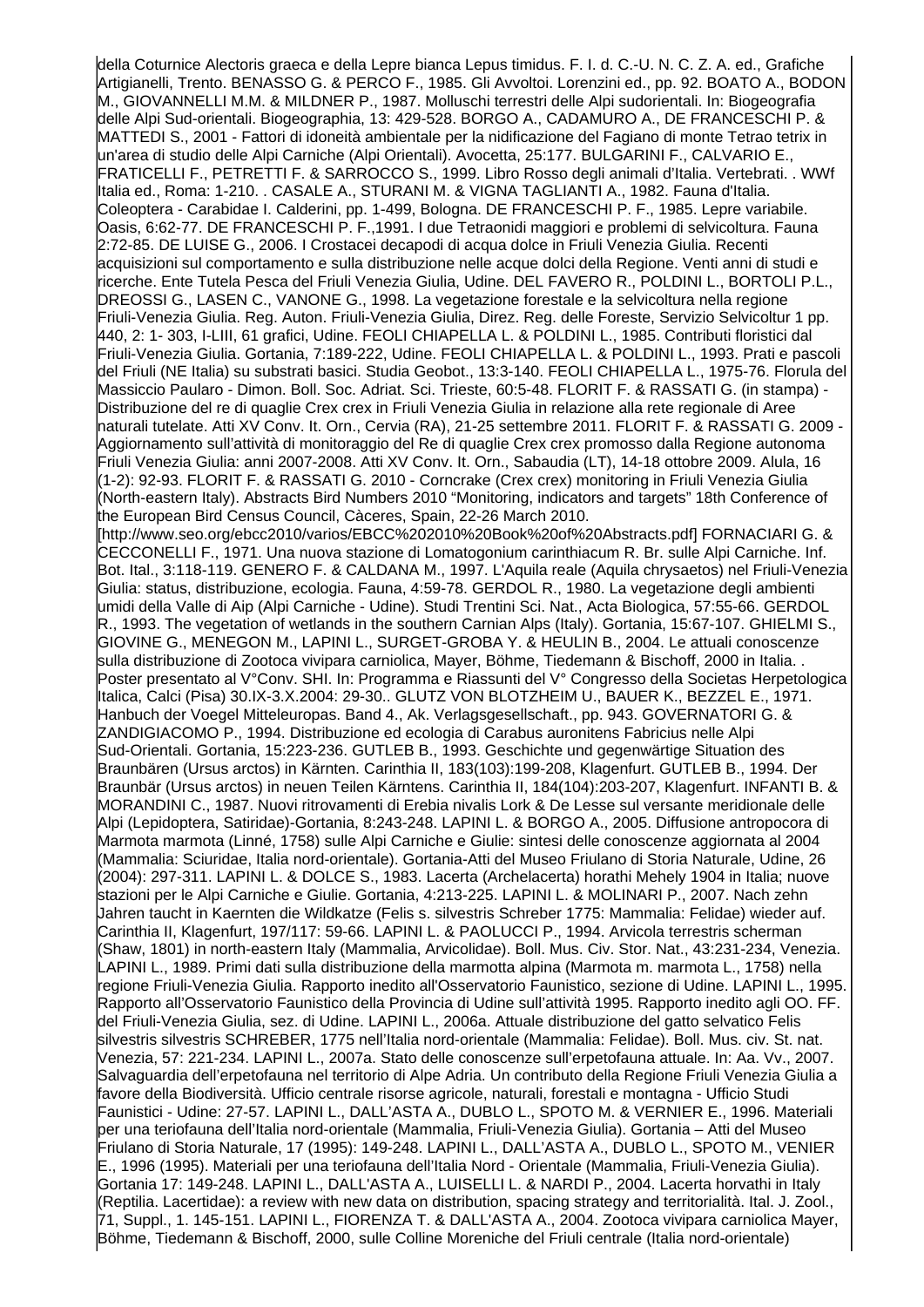(Reptilia: Lacertidae). Gortania-Atti del Museo Friulano di Storia Naturale, Udine, 25 (2003): 325-340. LAPINI L., RICHARD J. & DALL'ASTA A., 1993. Distribution and ecology of Lacerta horvathi Mèhely, 1904 (Reptilia, Lacertidae) in north-eastern Italy. Gortania, 14:213-231, Udine. MARTINI F., 1984. Appunti sulla flora delle Alpi Friulane e del loro avanterra. Gortania, 6:147-174, Udine. MATTEDI S., 1989. La situazione dei Tetraonidi nel Friuli-Venezia Giulia: dati preliminari sugli studi in corso. Fauna, 1:47-56. MIOLO R., 1976. Contributo alla conoscenza della fauna a micromammiferi (Insectivora-Rodentia) del Monte Coglians-Passo Volaia (Udine). Studi Trentini di Scienze Naturali, 53(6b):187-195. MOLINARI P., 1991. La lince nel tarvisiano (Alpi sud-orientali). In: SPAGNESI M. & TOSO S. (eds.), Atti del II Convegno Nazionale dei Biologi della Selvaggina, Suppl. Ric. Biol. Selv., 19:589-593, Bologna. ORIOLO G., 2001. Naked rush swards (Oxytropido-Elynion Br.-Bl. 1949) on the Alps and the Apennines and their syntaxonomical position. Fitosociologia 38 (1): 91-101. POLDINI L., ORIOLO G., 1994. La vegetazione dei prati da sfalcio e dei pascoli intensivi (Arrhenatheretalia e Poo-Trisetetalia) in Friuli (NE Italia). Studia Geobot. 14/1:3-48. ORIOLO G., POLDINI L., 2002. Willow gravel bank thickets (Salicion eleagni-Daphnoides (Moor 1958) Grass 1993) in Friuli Venezia Giulia (NE Italy). Hacquetia 1/2: 141-156. PEDROTTI F., GAFTA D., 1996. Ecologia delle foreste ripariali e paludose dell'Italia. L'uomo e l'ambiente 23, Università degli Studi di Camerino. PERCO F. & CALÒ C.M., 1990. La situazione dell'orso (Ursus arctos) nella regione Friuli-Venezia Giulia. In: AV. VV., Atti del Convegno "L'orso bruno nelle zone di confine del Friuli-Venezia Giulia", Tarvisio, 21.XI.1987. WWF - Friuli-Venezia Giulia ed., pp. 45-51, Monfalcone. PITT F. & CODOGNO M., 1999 (1997). Fitosociologia ed ecologia delle ontanete subalpine. Rev. Valdôtaine Hist. Nat. 51(suppl.): 239-249. POLDINI L. & MARTINI F., 1993. La vegetazione delle vallette nivali su calcare, dei conoidi e delle alluvioni nel Friuli (NE Italia). Studia Geobot., 13:141-214. POLDINI L. & MARTINI F., 1995. Analisi dei modelli distributivi della flora del Friuli-Venezia Giulia. Webbia, 49(2):193-211. POLDINI L. & NARDINI S., 1993. Boschi di forra, faggete e abieteti in Friuli (NE Italia). Studia Geobot., 13:215-298. POLDINI L. & ORIOLO G., 1997. La vegetazione dei pascoli a Nardus stricta e delle praterie acidofile in Friuli (NE-Italia). Fitosociologia. POLDINI L., 1970. Festuca calva (Hackel)Richter e Gentiana lutea L. subsp. synphyandra Murb. entità nuove per la flora italiana. Webbia 25: 191-198. POLDINI L., 1973. Lo Spiraeo-Potentilletum caulescentis associazione rupicola delle Alpi Carniche. Atti Mus. Civico Storia Nat. Trieste 28(2): 451-463. POLDINI L., 1974. Primo tentativo di suddivisione fitogeografica delle Alpi Carniche. "In Alto", 58:258-279, Udine. POLDINI L., 1991. Atlante corologico delle piante vascolari nel Friuli-Venezia Giulia. Inventario floristico regionale. Reg. Auton. Friuli-Venezia Giulia, Direz. Reg. Foreste e Parchi, Univ. Studi Trieste-Dipart. Biol., pp. 900, Udine. POLDINI L., 2002. Nuovo Atlante corologico delle piante vascolari nel Friuli Venezia Giulia. Reg. Auton. Friuli-Venezia Giulia, Direz. Reg. delle Foreste, Dipartimento di Biologia, Università di Trieste, pp. 529, Udine. POLDINI L., BRESSAN E., 2007. I boschi di abete rosso ed abete bianco in Friuli (Italia nord-orientale). Fitosociologia 44(2): 15-54. POLDINI L., FEOLI E., 1976. Phytogeography and syntaxonomy of the Caricetum firmae L. s.l. in the Carnic Alps. Vegetatio 32(1): 1-9. POLDINI L., ORIOLO G., FRANCESCATO C., 2004. Mountain pine scrubs and heaths with Ericaceae in the south-eastern Alps. Plant Biosystems 138(1): 53-85. POLDINI L., VIDALI M., ZANATTA K., 2002. La classe Rhamno-Prunetea in Friuli Venezia Giulia e territori limitrofi. Fitosociologia 39(1)/2: 29-63. POLDINI L., VIDALI M., 1996 (1995). Cenosi arbustive nelle Alpi sudorientali (NE - Italia). Coll. Phytosoc. 24: 141-167. POLDINI L., VIDALI M., 1999. Kombiantionsspiele unter Schwarzföhre, Weisskiefer, Hopfenbuche und Mannaesche in den Südostalpen. Wiss. Mitt. Niederösterr. Landesmuseum 12: 105-136. POLDINI L., ORIOLO G., VIDALI M., TOMASELLA M., STOCH F., OREL G. (2006) Manuale degli habitat del Friuli Venezia Giulia. Strumento a supporto della valutazione d'impatto ambientale (VIA), ambientale strategica (VAS) e d'incidenza ecologica (VIEc) (Corredato dalla cartografia degli habitat FVG della Laguna di Grado e Marano). Region. Autonoma Friuli Venezia Giulia – Direz. Centrale ambiente e lavori pubblici – Servizio valutazione impatto ambientale, Univ. Studi Trieste – Dipart. Biologia, http://www.regione.fvg.it/ambiente/manuale/home.htm RUFFO S., STOCH F. (eds.), 2006. Checklist and distribution of the Italian fauna. Memorie del Museo Civico di Storia Naturale di Verona, 2.Serie, Sezione Scienze della Vita 17, with CD-ROM. SAMA G., 1988. Cerambicidae. Catalogo topografico sinonimico. Fauna Ital. 8: 36. SAMA G., 1988. Coleoptera Cerambycidae. Catalogo topografico e sinonimico. Fauna d'Italia, 26. Edizioni Calderini Bologna.

## <span id="page-11-0"></span>**5. SITE PROTECTION STATUS (optional)**

**Code Cover [%] Code Cover [%] Code Cover [%]** IT13 100.0 IT41 52.0 IT14 1.0 IT07 11.0

**5.2 Relation of the described site with other sites:**

**5.1 Designation types at national and regional level:**

**[Back to top](#page-0-0)**